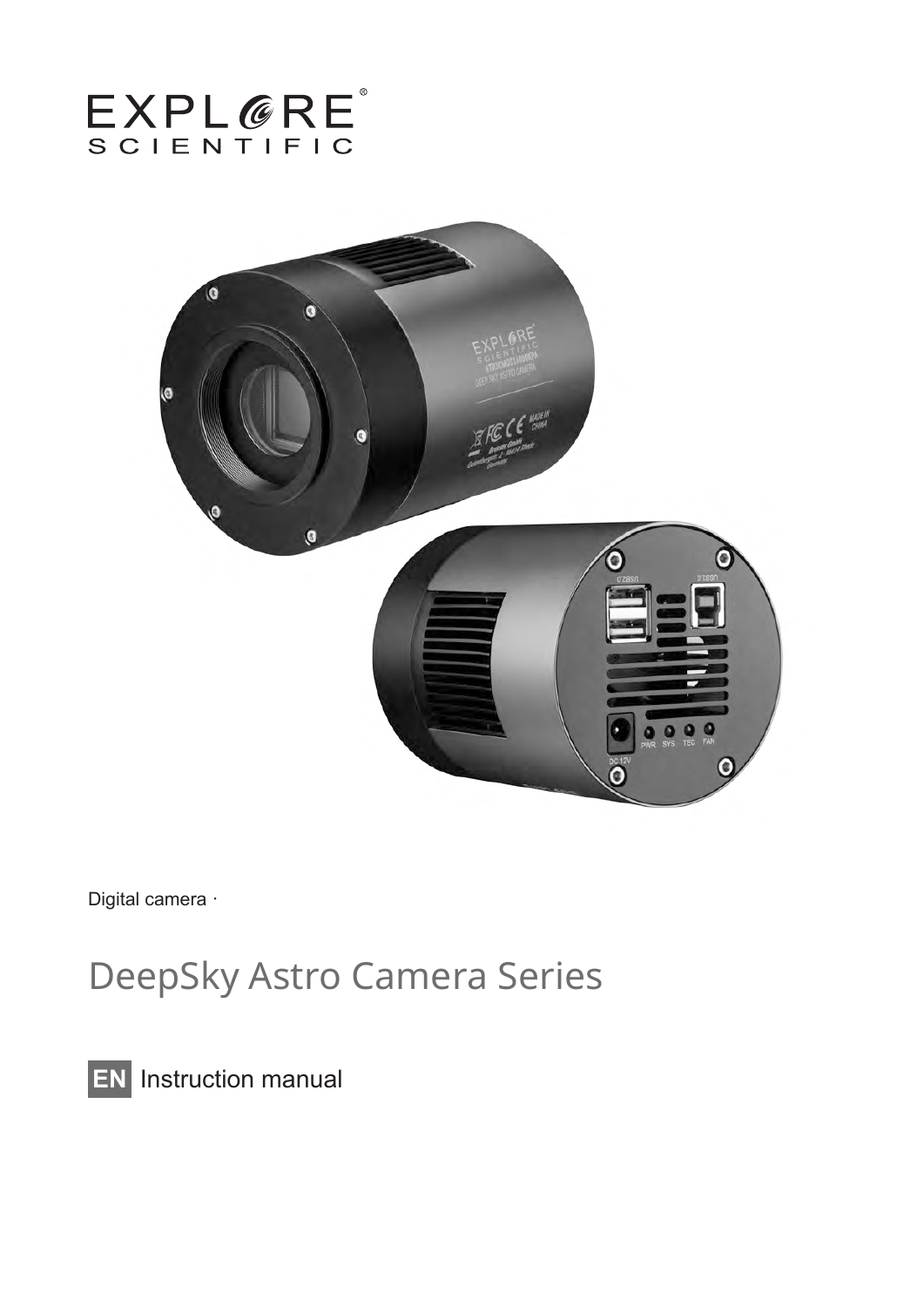DE Besuchen Sie unsere Website über den folgenden QR Code oder Weblink um weitere Informationen zu diesem Produkt oder die verfügbaren Übersetzungen dieser Anleitung zu finden.



Visit our website via the following QR Code or web link to find further information on this product or EN the available translations of these instructions.



FR Si vous souhaitez obtenir plus d'informations concernant ce produit ou rechercher ce mode d'emploi en d'autres langues, rendez-vous sur notre site Internet en utilisant le code QR ou le lien correspondant.



NL Bezoek onze internetpagina via de volgende QR-code of weblink, voor meer informatie over dit product of de beschikbare vertalingen van deze gebruiksaanwijzing.

ES ¿Desearía recibir unas instrucciones de uso completas sobre este producto en un idioma determinado? Entonces visite nuestra página web utilizando el siguiente enlace (código QR) para ver las versioneAs disponibles.



IT Desidera ricevere informazioni esaustive su questo prodotto in una lingua specifica? Venga a visitare il nostro sito Web al seguente link (codice QR Code) per conoscere le versioni disponibili.



www.bresser.de/P0510500





www.bresser.de/P0510510

www.bresser.de/P0510520



### **GARANTIE · WARRANTY · GARANTÍA · GARANZIA**

www.bresser.de/warranty\_terms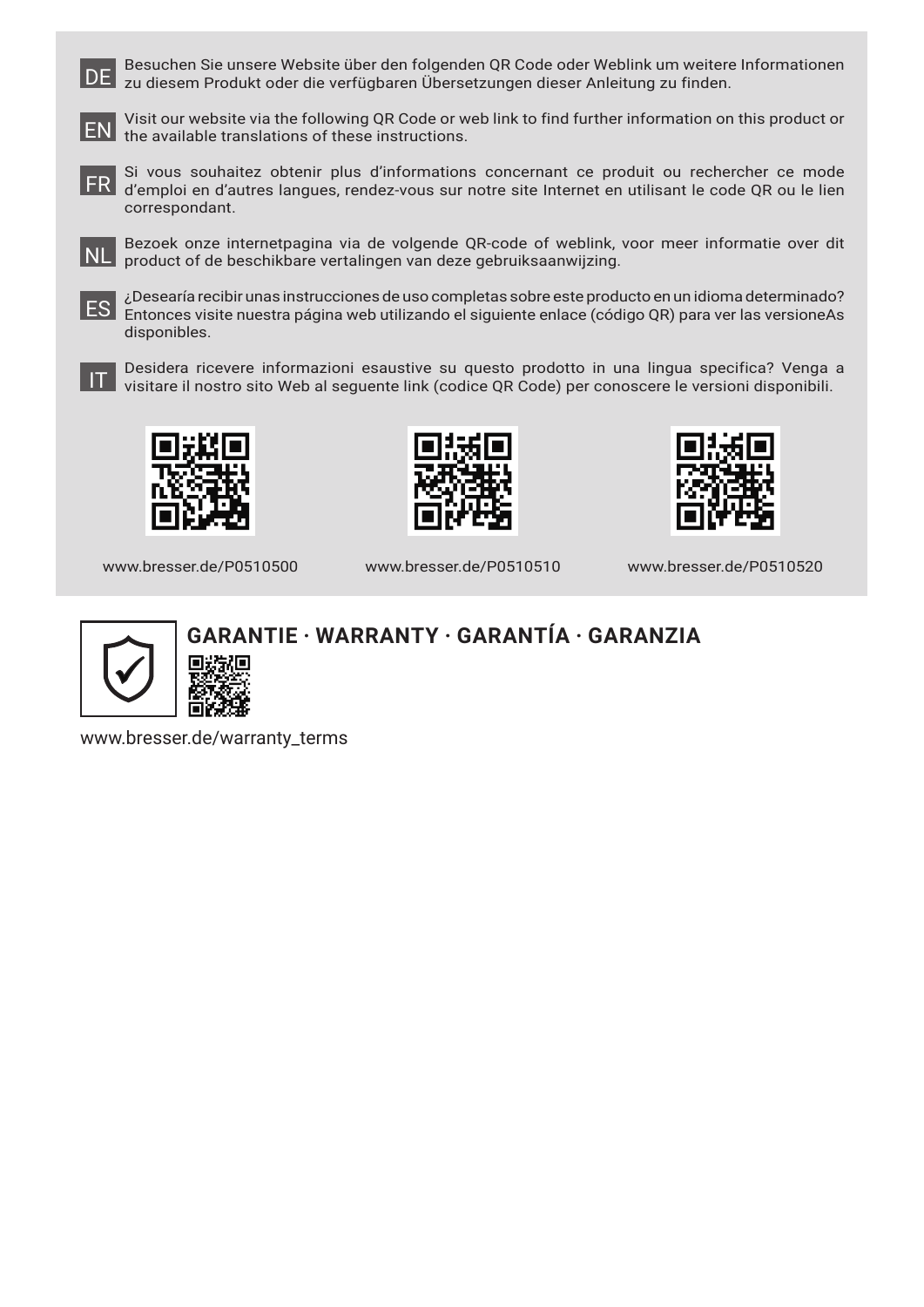## Contents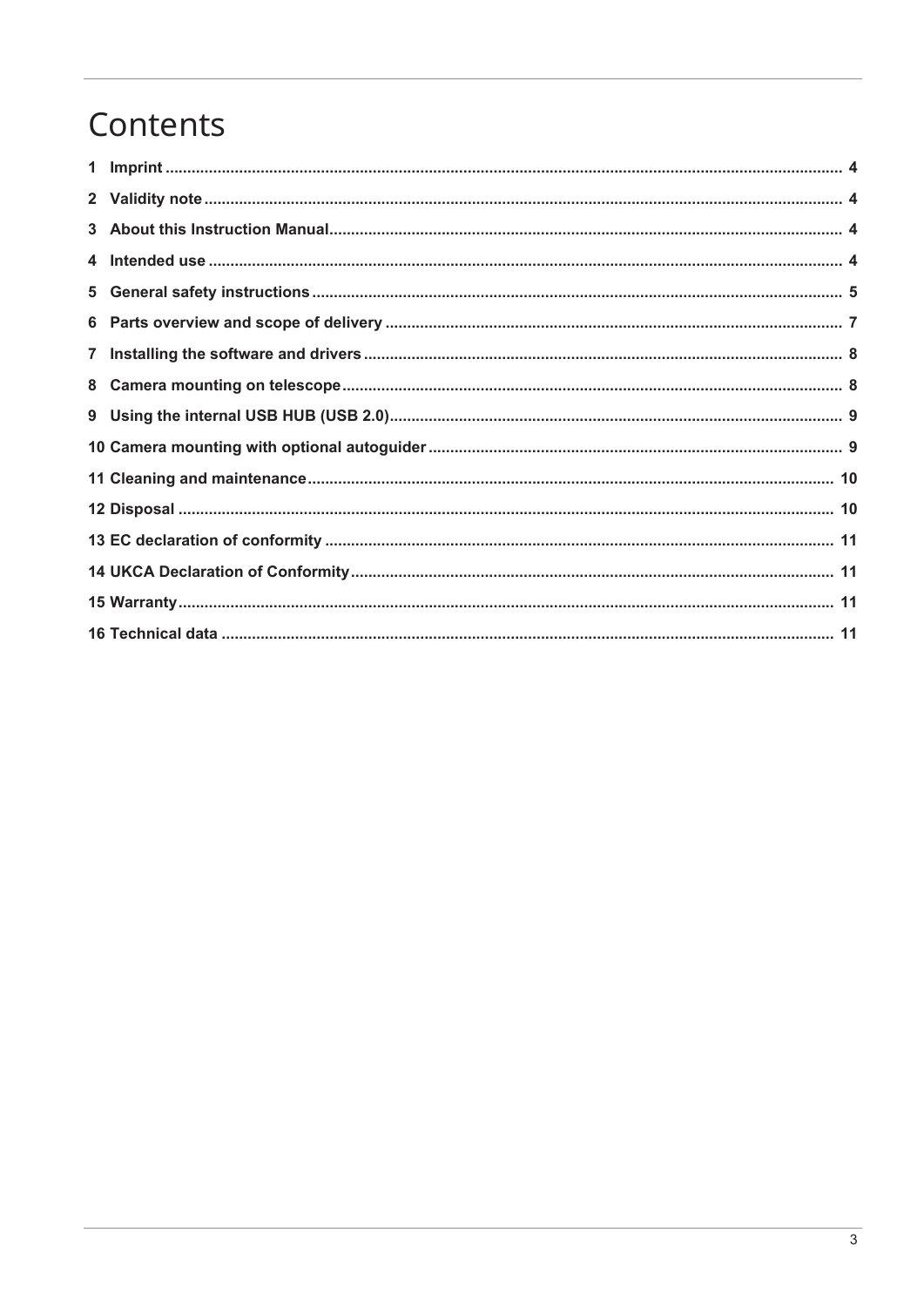## <span id="page-3-0"></span>1 Imprint

Bresser GmbH

Gutenbergstr. 2 46414 Rhede Germany

www.explorescientific.de

For any warranty claims or service inquiries, please refer to the information on "Warranty" and "Service" in this documentation. We ask for your understanding that unsolicited returns cannot be processed.

Errors and technical changes excepted.

© 2022 Bresser GmbH

All rights reserved.

The reproduction of this documentation - even in extracts - in any form (e.g. photocopy, print, etc.) as well as the use and distribution by means of electronic systems (e.g. image file, website, etc.) without the prior written permission of the manufacturer is prohibited.

The designations and brand names of the respective companies used in this documentation are generally protected by trade, trademark and/or patent law in Germany, the European Union and/or other countries.

## <span id="page-3-1"></span>2 Validity note

This documentation is valid for the products with the following article numbers:

0510500 0510510 0510520

**Manual version:** 0422

#### **Manual designation:**

Manual\_0510500-0510510-0510520\_DeepSky-Astro-Camera\_en\_EXPSC\_v042022a Always provide information when requesting service.

## <span id="page-3-2"></span>3 About this Instruction Manual



### **NOTICE**

#### **These operating instructions are to be considered a component of the device.**

Read the safety instructions and the operating manual carefully before using this device.

Keep this instruction manual in a safe place for future reference. When the device is sold or given to someone else, the instruction manual must be provided to the new owner/user of the product.

## <span id="page-3-3"></span>4 Intended use

- This device is not intended for use by persons (including children) with impaired physical, sensory or mental abilities, or for lack of experience and/or knowledge, unless they are supervised by or have received instructions from a person responsible for their safety on how to use this device.
- This device is for personal use only.
- The device was developed as an electronic accessory and may only be used to connect and operate the devices for private use described in this manual.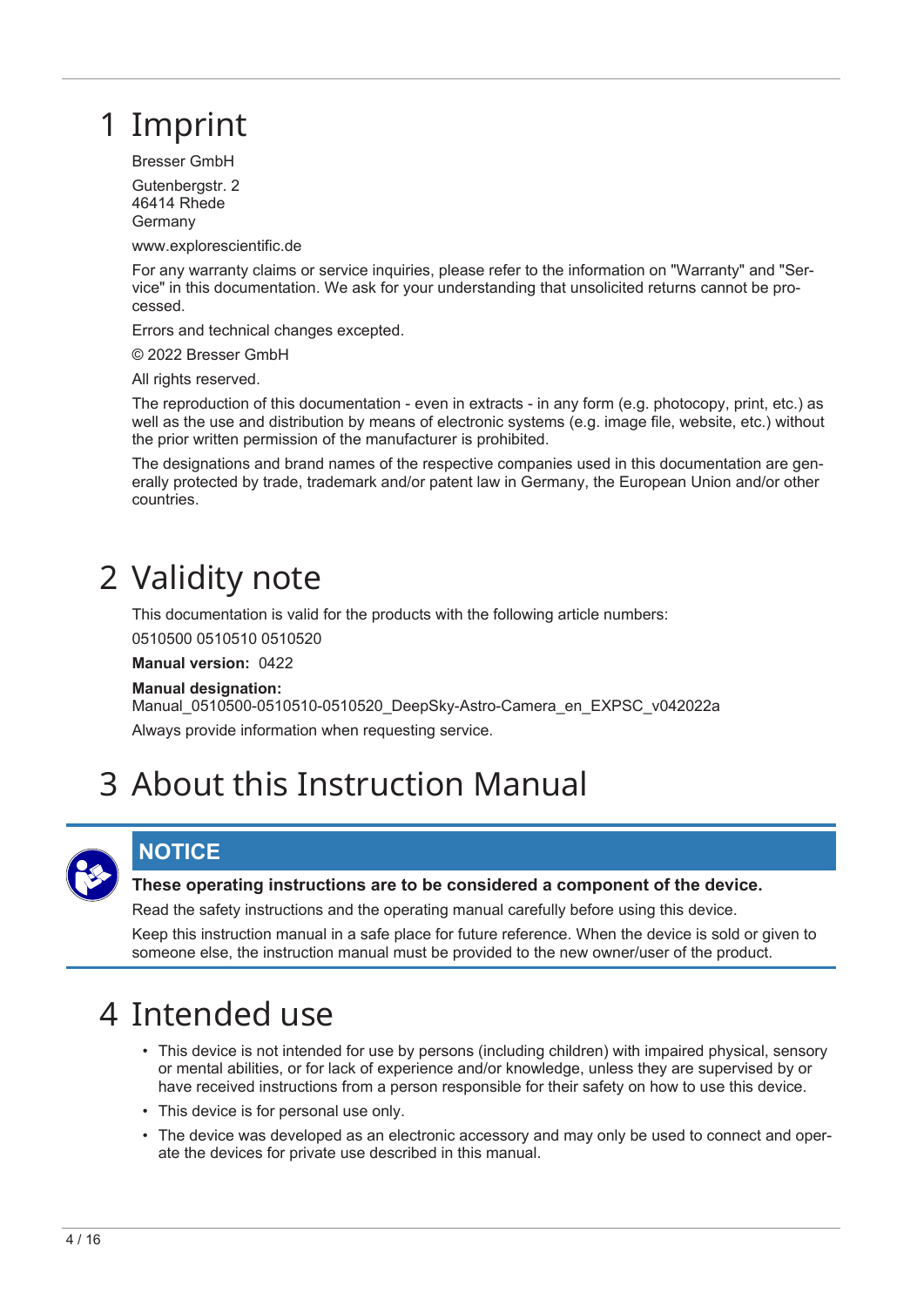# <span id="page-4-0"></span>5 General safety instructions



### **DANGER**

#### **Risk of an electric shock!**

This device contains electronic parts that are powered by a power source (AC adapter and/or batteries). Improper use of this product may result in electric shock. Electric shock can cause serious or fatal injuries. It is therefore imperative that you observe the following safety information.

- Check this device, cables and connections for damage before use.
- Never use the device with defective or damaged components (e.g. housing, cable, lamp, etc.).
- Do not expose the device to high temperatures. Use only the supplied AC adapter. Do not shortcircuit the device or batteries or dispose of in fire! Excessive heat and improper handling can cause short circuits, fires and even explosions!
- Operate the device only in a completely dry environment and do not touch the device with wet or damp body parts.
- Place your device so that it can be disconnected from the power supply at any time. The power outlet should always be near your appliance and should be easily accessible, as the plug of the power cord serves as a disconnect device from the mains supply.
- To disconnect the unit from the mains, always pull the mains plug and never pull the cable!
- Disconnect the power supply by pulling the mains plug when the appliance is not in use, in case of a longer interruption of operation and before any maintenance and cleaning work.



### **DANGER**

#### **Risk of blindness!**

Never use this device to look directly at the sun or in the direct proximity of the sun. There is a risk of BLINDNESS!



### **NOTICE**

#### **Danger of material damage!**

Improper handling may result in damage to the unit and/or accessories. Therefore, use the device only in accordance with the following safety information.

- Do not disassemble the device! In the event of a defect, please contact your dealer. They will contact the Service Center and can arrange the return of this device for repair if necessary.
- For the normal operation as intended, only use the supplied cables and connect them as described in the manual.



### **NOTICE**

#### **Risk of voltage damage!**

Only use the included power adapter for power supply! The use of other unsuitable power sources or those not authorized by the manufacturer may result in damage to the camera and will void the warranty.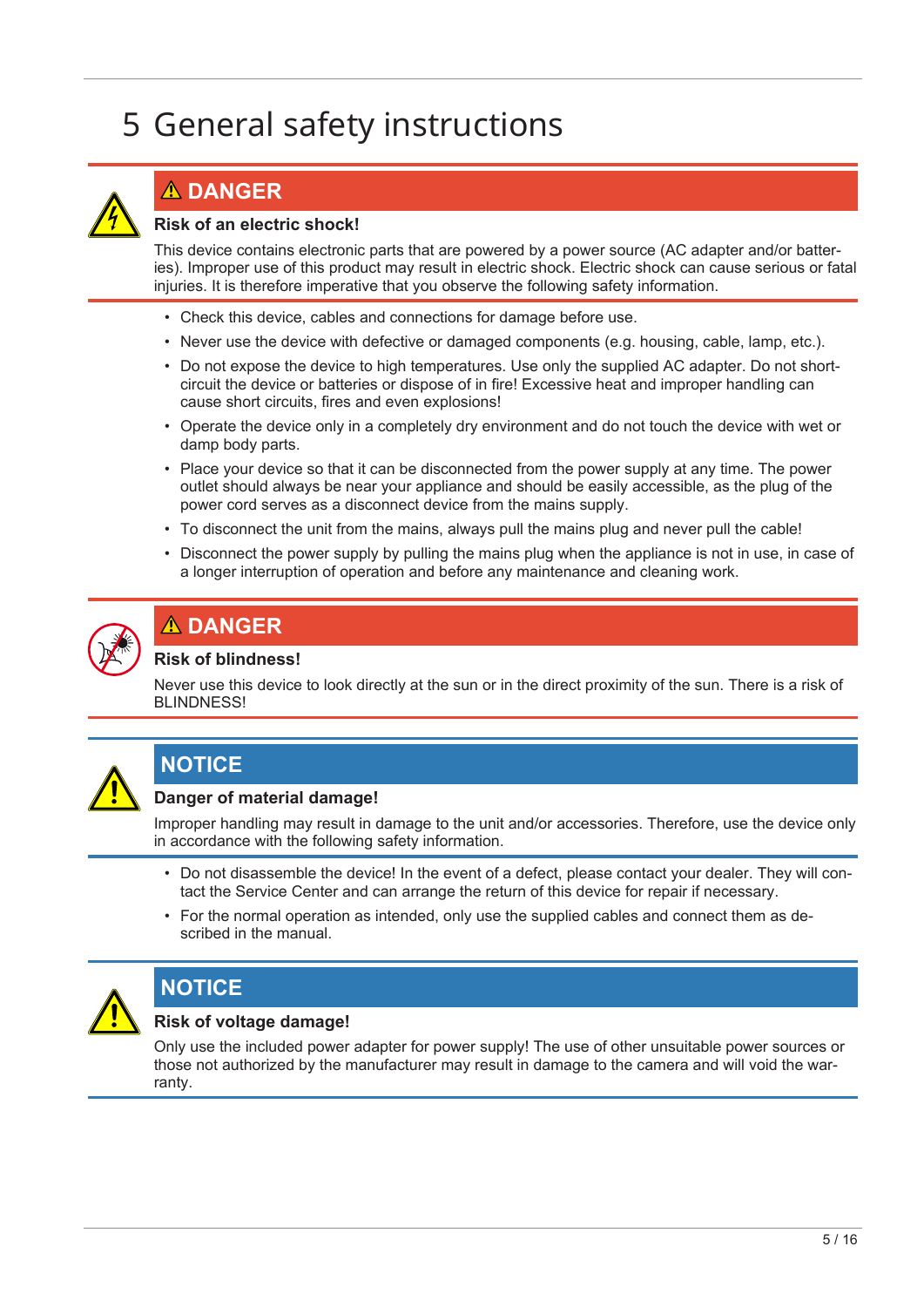

### **NOTICE**

### **Risk of overheating!**

Always keep the ventilation slits of the thermoelectric cooling system free! Covering these slits will reduce cooling performance and may cause overheating and damage to the camera.



### **NOTICE**

#### **Risk of material damage due to solar radiation!**

Do not expose the camera sensor to direct sunlight. When photographing the sun, always use sun filters specially designed for this purpose. Unfiltered sunlight will cause damage to the camera within a very short time.



### **NOTICE**

#### **Danger of data loss!**

Do not interrupt an on-going data connection to a computer before all data has been transferred. This could lead to data loss for which the manufacturer is not liable.



### **NOTICE**

#### **Privacy Protection**

Respect the privacy of your fellow human beings - do not look into flats with this device, for example!



### **NOTICE**

#### **Use of the maximum transmission speed rate**

To use the full transmission speed rate, please use the included USB 3.0 connection cable and a corresponding computer interface.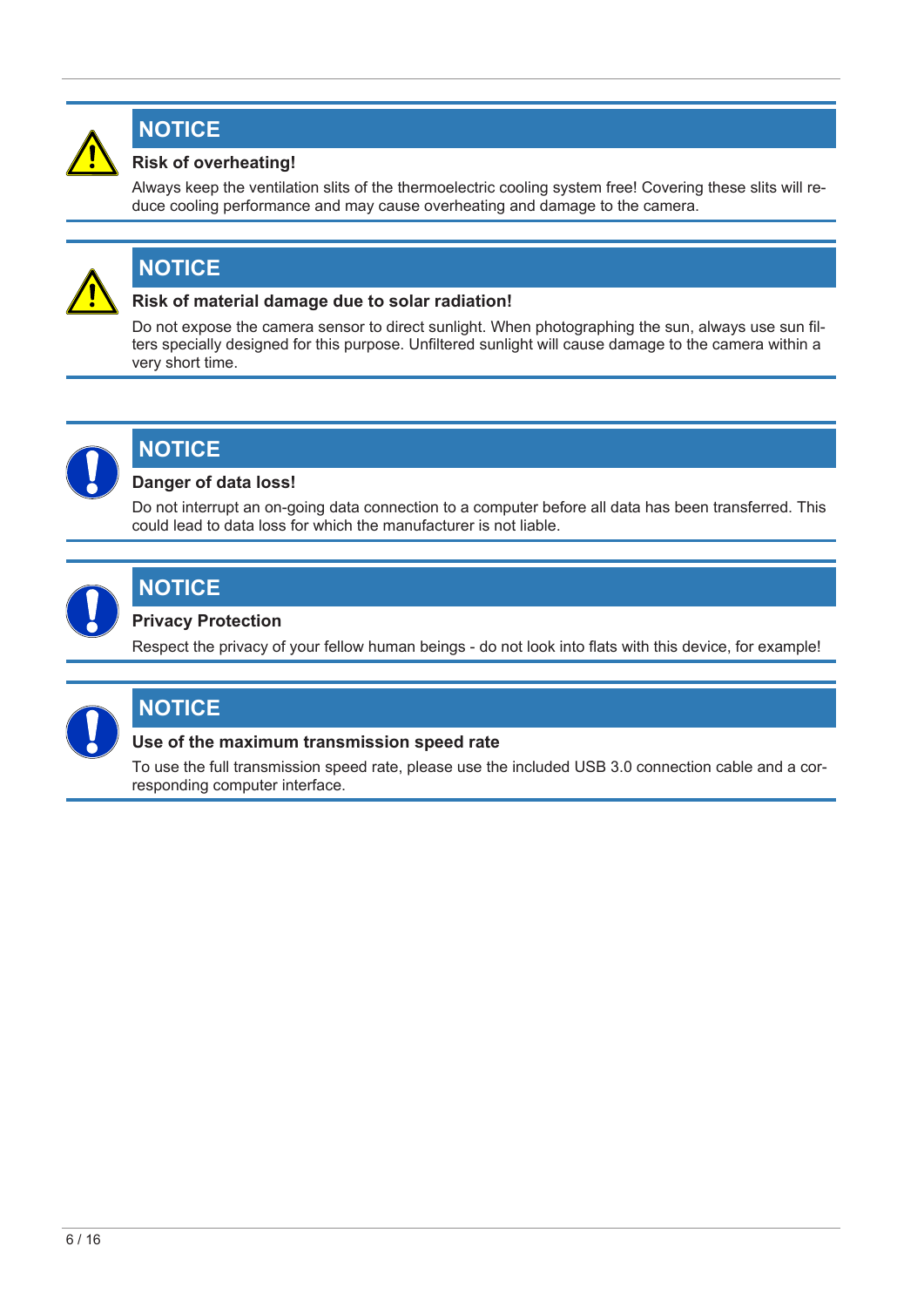## <span id="page-6-0"></span>6 Parts overview and scope of delivery



*Illustration 1:* All parts of the Astro camera with rear view (connection area)

- 1 Camera housing 2 Ventilation slits
- 
- 
- 7 PWR function light (power supply of the camera established)
- 9 TEC function light (cooling system enabled)
- 11 T2 adapter (50,8mm/2" plug diameter) 12 Connection thread
- 13 Mains power cable with Euro plug and C13 coupling
- 15 Power cable extension with barrel connector coupling and DC barrel connector
- 
- 3 Holding thread 4 USB 2.0 socket (2x USB HUB)
- 5 USB 3.0 socket (1x) 6 Connection socket for DC barrel connector
	- 8 SYS function light (USB connection established)
	- 10 FAN function light (fan enabled)
	-
	- 14 Mains power adapter 12V/3A with power cable, DC barrel connector and C13 connection socket
	- 16 USB 3.0 connection cable (connection to computer)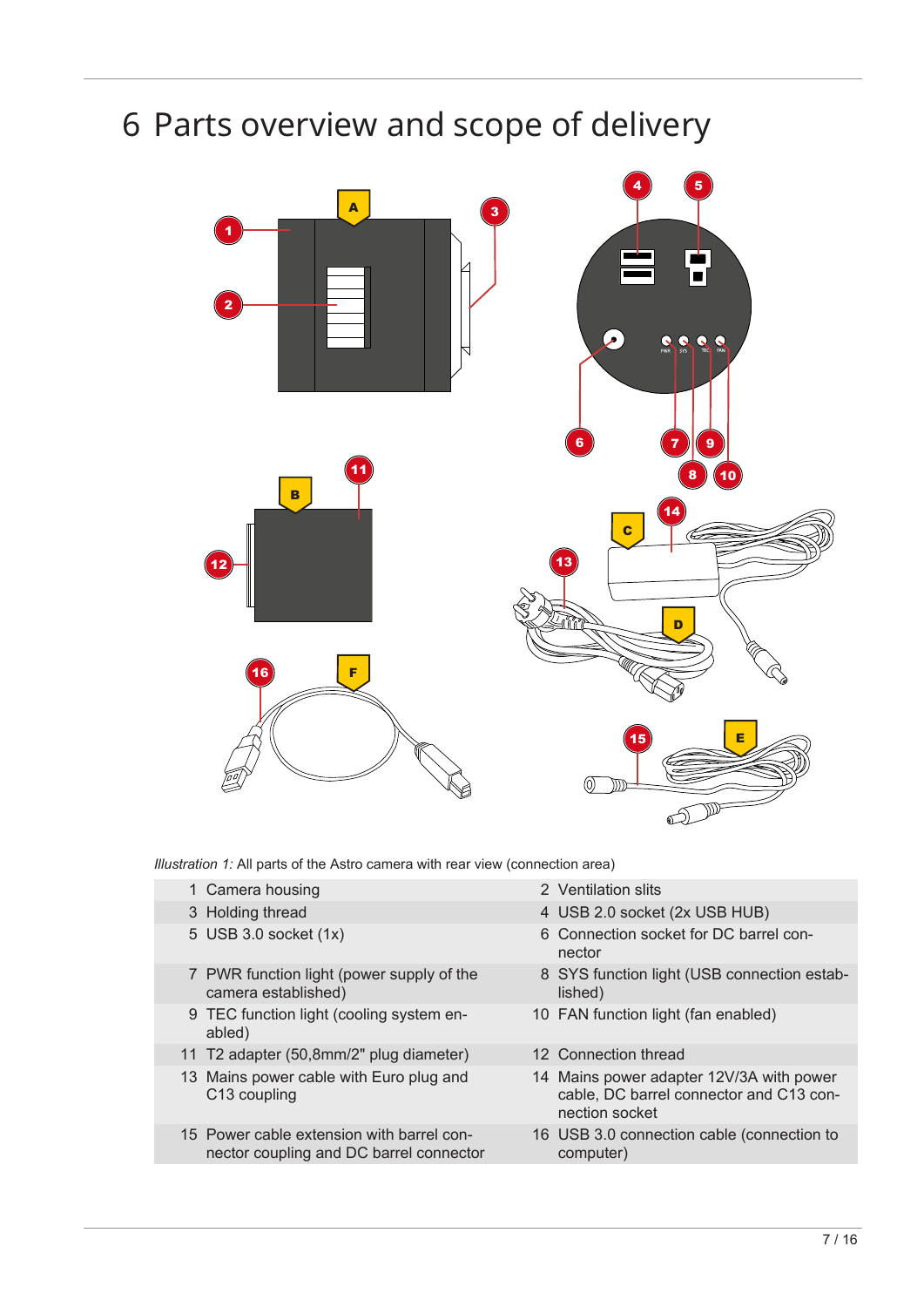#### *Scope of delivery:*

Camera (A); ); T2 adapter (B); power adapter (C); power cable (D); power cable extension (E); USB 3.0 connection cable (F); software CD; hardcase

*Also required* (not included): Computer running Windows 8/10

**NOTICE! This is not a stand-alone camera. A computer with Windows operating system and free USB 3.0 interface is required for operation.**

## <span id="page-7-0"></span>7 Installing the software and drivers

- 1. Insert the supplied CD-ROM into the CD drive of your computer. Alternatively, you can download the software package from the product page and start the installation directly. The files are stored under the category 'Software'. The link/QR code to the product page can be found on the second page of this manual.
- 2. Install the 'EXPLORE Capture' software. This will also install the camera drivers automatically.
- 3. Remove the rubber cover of the CMOS sensor on the camera and connect it to your telescope. The connection can be made directly via T2 thread (M42x0.75mm) or via 2" (50.8mm) plug-in adapter. Always ensure that the camera is securely attached.
- 4. Connect the supplied AC adapter to the camera.
- 5. Connect the camera to the computer. Use the USB 3.0 connection cable and a corresponding free USB 3.0 interface on the computer for this purpose.
- 6. Start the EXPLORE Capture software after successful installation.
- 7. Select the connected camera in the EXPLORE Capture software menu.

C EXPLORE-Capture



*Illustration 2:* EXPLORE Capture: Select camera

- 8. The camera now continuously sends live images to the computer at the current exposure time.
- 9. Use the telescope viewfinder to adjust and focus on a bright star in the field of view of the camera. To obtain a faster frame rate and a higher camera sensitivity during focusing, switch to binning mode if necessary (see software menu "Digital Binning").
- 10. After successful focusing, you can start recording images or video sequences.

### <span id="page-7-1"></span>8 Camera mounting on telescope



*Illustration 3:* Mounting the camera on a telescope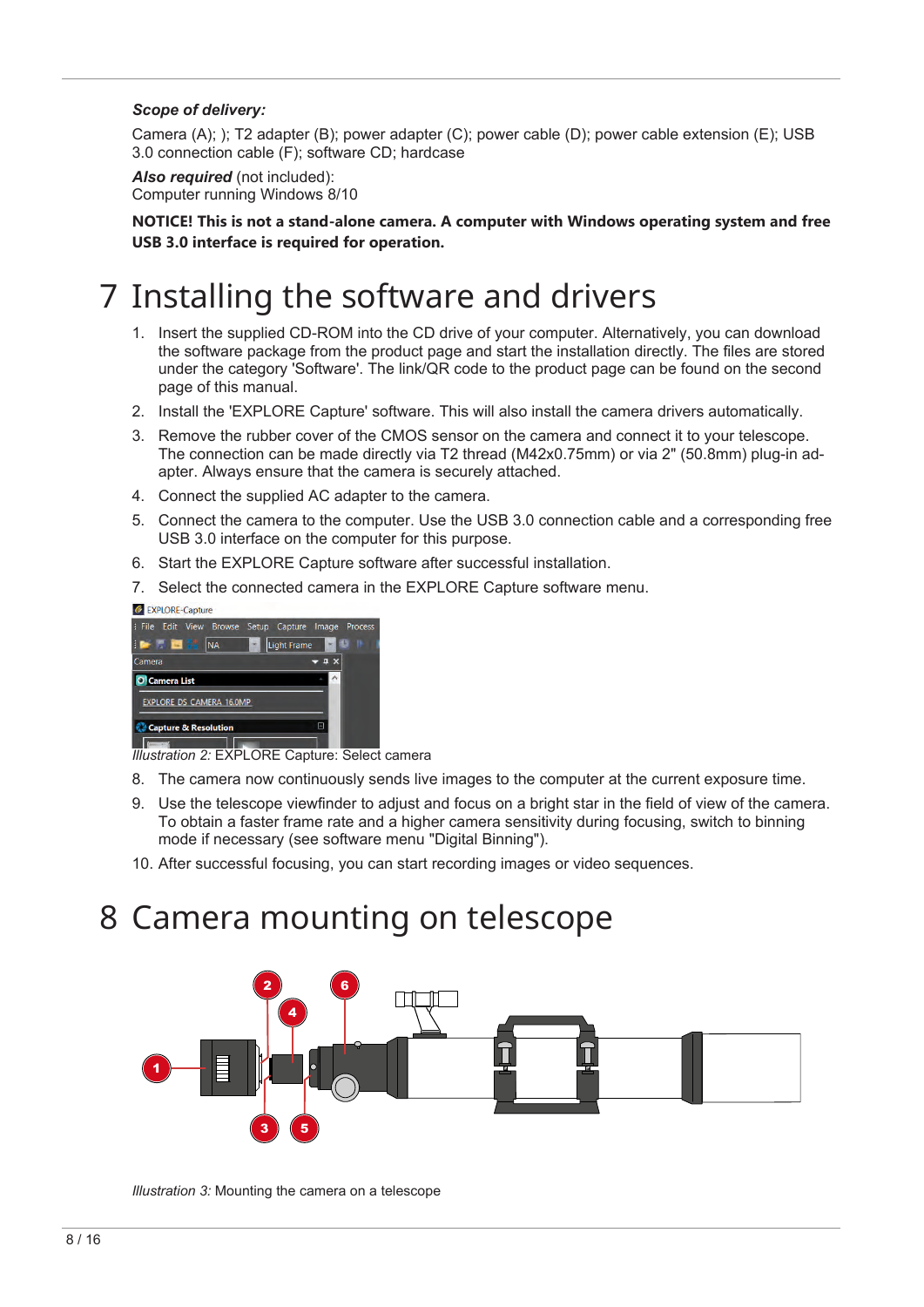- 1 Camera housing 2 Holding thread
- 
- 5 50.8mm (2") eyepiece holder 6 Eyepiece extension
- 
- 3 Connection thread 4 50.8mm (2") T2 adapter
	-

## <span id="page-8-0"></span>9 Using the internal USB HUB (USB 2.0)

The camera is equipped with an built-in USB HUB with 2x USB 2.0 sockets at the rear. This can be used to connect additional components (e.g. autoguider camera, motor focus etc.). Separate cable connections of the accessories to the computer are omitted.

**NOTICE! The use of short cable connections is recommended to reduce the risk of 'cable spaghetti' and cable breakage.**

## <span id="page-8-1"></span>10 Camera mounting with optional autoguider



*Illustration 4:* Mounting the Deep Sky Astro Camera with optional autoguider camera<sup>1</sup>

1 Autoguider camera<sup>1</sup>

- 2 ST4 connecting cable
- 3 USB 3.0 connecting cable 4 Guiding scope<sup>1</sup>
-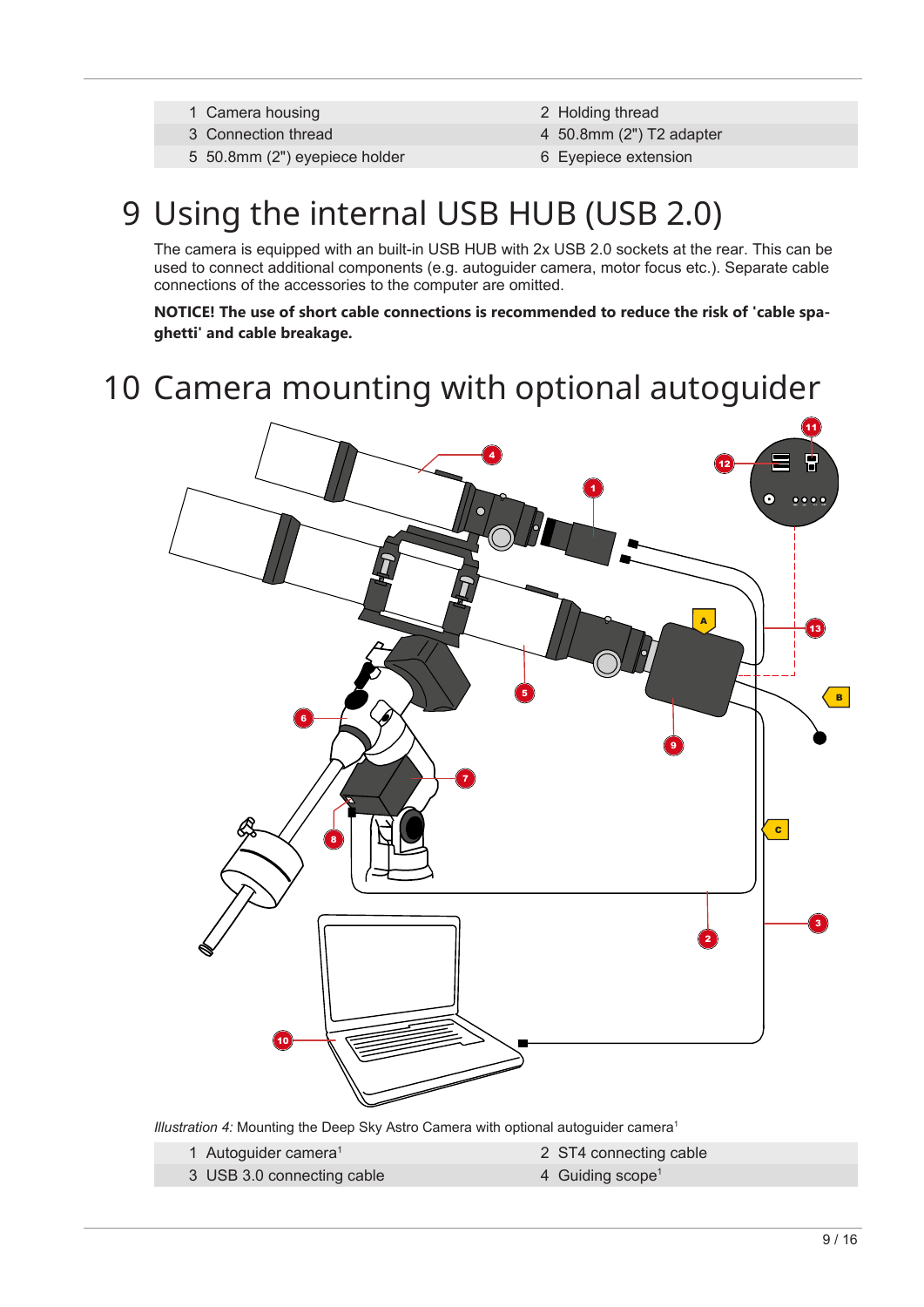- 5 Telescope<sup>1</sup>
- 7 Control panel of the mount<sup>1</sup>
- 9 Deep Sky Astro Camera 10 Computer<sup>1</sup>
- 11 USB 3.0 socket on the camera 12 USB 2.0 socket on the camera
- 13 USB 2.0 connecting cable<sup>1</sup>
- 6 ST4-capable mount<sup>1</sup>
- 8 ST4 socket on control panel<sup>1</sup>
- 
- 

1 optional accessories; not included

**NOTICE! This is not a stand-alone camera. A computer with Windows operating system is required for both, photography and autoguiding.**

# <span id="page-9-0"></span>11 Cleaning and maintenance

- Before cleaning the device, disconnect it from the power supply (remove plug or remove batteries)!
- Only clean the device externally using a dry cloth. Do not use cleaning solution to prevent damage to the electronic parts.

#### **NOTICE! The following steps must be performed in a clean environment to prevent dust or other dirt from entering the camera.**

- 1. If ice crystals form on the viewing window of the camera sensor when cooling is on, the moisture that has penetrated can be removed as follows:
- 2. Allow the camera to dry for at least 12 hours in a dry environment with a minimum of 20°C room temperature.
- 3. Remove the housing lock of the camera with a suitable screwdriver.
- 4. **NOTICE! Do not open the oven door during the following procedure!**
- 5. Place the camera in a household oven at 80°C (circulating air) for 5 hours. Then reduce the temperature to 50°C for another hour
- 6. Switch off the oven after heating and wait until the oven has returned to room temperature.
- 7. **CAUTION! Risk of burns! Wear suitable protective gloves when removing the camera from the oven!**
- 8. Remove the camera from the oven. Replace the housing lock and screw it in place.
- 9. **NOTICE! Before fitting the housing lock, check that the small sealing ring is in perfect condition and correctly seated. Tighten the screw plugs by hand only.**

The camera is now ready for use again.

## <span id="page-9-1"></span>12 Disposal



Dispose of the packaging materials properly, according to their type, such as paper or cardboard. Contact your local waste-disposal service or environmental authority for information on the proper disposal.



Do not dispose of electronic devices in the household garbage!

According to the European Directive 2012/19/EU on Waste Electrical and Electronic Equipment and its transposition into national law, used electrical equipment must be collected separately and recycled in an environmentally sound manner.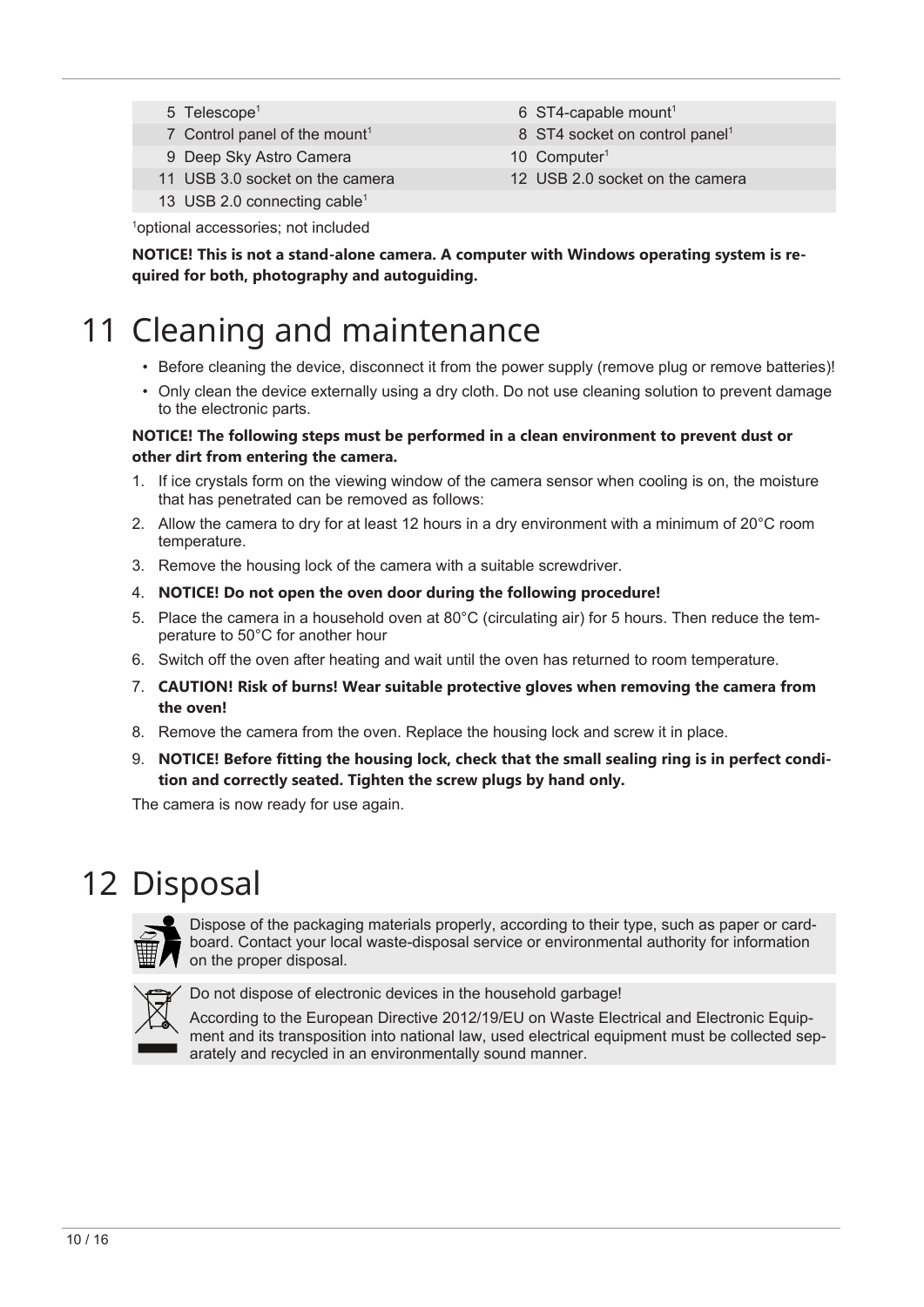## <span id="page-10-0"></span>13 EC declaration of conformity

A "Declaration of conformity" in accordance with the applicable directives and corresponding standards has been prepared by Bresser GmbH. The full text of the EC declaration of conformity is available at the following Internet address: [www.bresser.de/down](http://www.bresser.de/download/0510500%0D%0A0510510%0D%0A0510520/CE/0510500%0D%0A0510510%0D%0A0510520_CE.pdf)[load/0510500 0510510 0510520/CE/0510500 0510510 0510520\\_CE.pdf](http://www.bresser.de/download/0510500%0D%0A0510510%0D%0A0510520/CE/0510500%0D%0A0510510%0D%0A0510520_CE.pdf)

# 14 UKCA Declaration of Conformity



<span id="page-10-1"></span>**Bresser GmbH has issued a "Declaration of Conformity" in accordance with applicable** guidelines and corresponding standards. The full text of the UKCA declaration of conformity is available at the following internet address: [www.bresser.de/download/0510500](http://www.bresser.de/download/0510500%0D%0A0510510%0D%0A0510520/UKCA/0510500%0D%0A0510510%0D%0A0510520_UKCA.pdf) [0510510 0510520/UKCA/0510500 0510510 0510520\\_UKCA.pdf](http://www.bresser.de/download/0510500%0D%0A0510510%0D%0A0510520/UKCA/0510500%0D%0A0510510%0D%0A0510520_UKCA.pdf)

**Bresser UK Ltd.** • Suite 3G, Eden House, Enterprise Way, Edenbridge, Kent TN8 6HF, Great Britain

## <span id="page-10-2"></span>15 Warranty

The regular warranty period is 2 years and starts on the day of purchase. For full warranty terms and services, please visit www.bresser.de/warranty\_terms.

## <span id="page-10-3"></span>16 Technical data

| Item no. 0510500                                               | Item no. 0510510                                      | Item no. 0510520                                             |
|----------------------------------------------------------------|-------------------------------------------------------|--------------------------------------------------------------|
|                                                                |                                                       |                                                              |
| Camera type: ASTRO Camera<br>16.0MP ATR3CMOS16000KPA           | Camera type: ASTRO Camera<br>1.7MP ATR3CMOS01700KPA   | Camera type: ASTRO Camera<br>7.1MP ATR3CMOS07100KPA          |
| Data output: Images and video                                  | Data output: Images and video                         | Data output: Images and video                                |
| Image sensor: Panasonic<br>NM34230PLI CMOS Color<br>Sensor     | Image sensor: SONY Exmor<br>IMX432 CMOS Colour Sensor | Image sensor: SONY Exmor<br><b>IMX428 CMOS Color Sensor</b>  |
| Adjustable resolution:<br>4648x3506 / 2304x1750 /<br>1536x1168 | Adjustable resolution:<br>1600x1100                   | Adjustable resolution:<br>3200x2200                          |
| Adjustable binning: 1x1 / 2x2 /<br>3x3                         | Adjustable binning: 1x1                               | Adjustable binning: 1x1 / 2x2                                |
| Frame rate per second (FPS):<br>$22,5$ ).                      | Frame rate per second (FPS):<br>94                    | Frame rate per second (FPS):<br>51                           |
| Physical sensor size in pixels: x                              | Physical sensor size in pixels: x                     | Physical sensor size in pixels:<br>3200 x 2200 / 1600 x 1100 |
| Megapixels: 16 MP                                              | Megapixels: 1.7 MP                                    | Megapixels: 7.1 MP                                           |
| Sensor size: 17.6 x 13.3 mm<br>$(4/3$ in.)                     | Sensor size: 14.4 x 9.9 mm<br>$(1.1$ inch)            | Sensor size: 14.4 x 9.9 mm<br>$(1.1$ inch)                   |
| Pixel size: 3.8 µm x 3.8 µm                                    | Pixel size: 9 µm x 9 µm                               | Pixel size: $4.5 \mu m \times 4.5 \mu m$                     |
| Bit depth: 12 bit                                              | Bit depth: 12 bit                                     | Bit depth: 12 bit                                            |
| Flange focal length: 17.5 mm                                   | Flange focal length: 17.5 mm                          | Flange focal length: 17.5 mm                                 |
| Shutter type: Rolling shutter                                  | Shutter type: Global Shutter                          | Shutter type: Global Shutter                                 |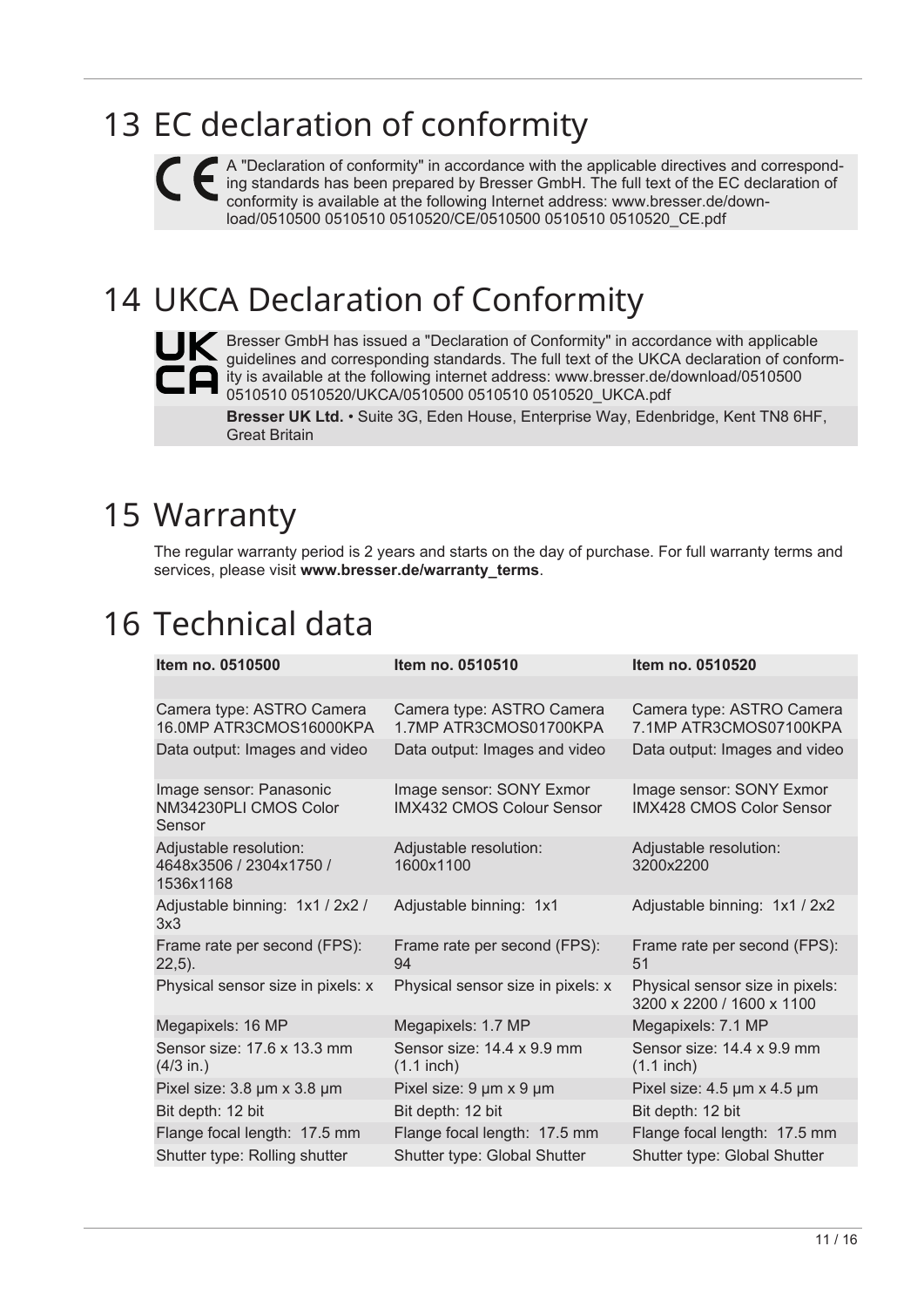| Internal camera memory: DDR      | Internal camera memory: DDR      | Internal camera memory: DDR      |
|----------------------------------|----------------------------------|----------------------------------|
| 3 RAM                            | 3 RAM                            | 3 RAM                            |
| Thermoelectric cooling with fan: | Thermoelectric cooling with fan: | Thermoelectric cooling with fan: |
| Yes, up to 40°C below ambient    | Yes, up to 40°C below ambient    | Yes, up to 40°C below ambient    |
| temperature                      | temperature                      | temperature                      |
| Adjustable exposure times:       | Adjustable exposure times:       | Adjustable exposure times:       |
| 150µs up to 60min                | 150µs up to 60min                | 150µs up to 60min                |
| Operating temperature: -10 to    | Operating temperature: -10 to    | Operating temperature: -10 to    |
| +50°C (30-80% RLH)               | +50°C (30-80% RLH)               | +50°C (30-80% RLH)               |
| Cable length USB 3.0: 150cm      | Cable length USB 3.0: 150cm      | Cable length USB 3.0: 150cm      |
| DC cable length power adapter:   | DC cable length power adapter:   | DC cable length power adapter:   |
| 200cm                            | 200cm                            | 200cm                            |
| CNC machined aluminium           | CNC machined aluminium           | <b>CNC</b> machined aluminium    |
| housing                          | housing                          | housing                          |
| Camera diameter: 80mm;           | Camera diameter: 80mm;           | Camera diameter: 80mm;           |
| length: 102mm                    | length: 102mm                    | length: 102mm                    |
| Camera weight: 0.53 kg           | Camera weight: 0.53 kg           | Camera weight: 0.53 kg           |
| Camera connection diameter:      | Camera connection diameter:      | Camera connection diameter:      |
| 2.0 inch (50.8mm)                | 2.0 inch (50.8mm)                | 2.0 inch (50.8mm)                |
| Camera connection thread: T2     | Camera connection thread: T2     | Camera connection thread: T2     |
| (M42x0,75mm)                     | (M42x0, 75mm)                    | (M42x0,75mm)                     |
| Filter thread: Yes, 2.0 inch in  | Filter thread: Yes, 2.0 inch in  | Filter thread: Yes, 2.0 inch in  |
| receptacle                       | receptacle                       | receptacle                       |
| Camera connection to PC: USB     | Camera connection to PC: USB     | Camera connection to PC: USB     |
| 3.0                              | 3.0                              | 3.0                              |
| Built-in USB hub with 2 x USB    | Built-in USB hub with 2 x USB    | Built-in USB hub with 2 x USB    |
| 2.0 sockets                      | 2.0 sockets                      | 2.0 sockets                      |
| Power supply: Power adapter      | Power supply: Power adapter      | Power supply: Power adapter      |
| 12 Volt 3.0 Ampere included      | 12 Volt 3.0 Ampere included      | 12 Volt 3.0 Ampere included      |
| Software EXPLORE Capture         | Software EXPLORE Capture         | Software EXPLORE Capture         |
| included                         | included                         | included                         |
| Camera driver and ASCOM          | Camera driver and ASCOM          | Camera driver and ASCOM          |
| driver included                  | driver included                  | driver included                  |
| Operating system: WINDOWS        | Operating system: WINDOWS        | Operating system: WINDOWS        |
| 7, 8 and 10                      | 7, 8 and 10                      | 7, 8 and 10                      |
| PC requirements: CPU Intel       | PC requirements: CPU Intel       | PC requirements: CPU Intel       |
| Core2 2.8Ghz or higher / 2 GB    | Core2 2.8Ghz or higher / 2 GB    | Core2 2.8Ghz or higher / 2 GB    |
| Ram / USB 3.0                    | Ram / USB 3.0                    | Ram / USB 3.0                    |
|                                  |                                  |                                  |
| Field of view for different fo-  | Field of view for different fo-  | Field of view for different fo-  |
| cal lengths in arc minutes       | cal lengths in arc minutes       | cal lengths in arc minutes       |
| and degrees:                     | and degrees:                     | and degrees:                     |
|                                  |                                  |                                  |
| 400 mm - 151'x 114' (2.5 x 1.9   | 400 mm - 124'x 85' (2.1 x 1.4)   | 400 mm - 124'x 85' (2.1 x 1.4    |
| degrees)                         | degrees)                         | degrees)                         |
| 500 mm - 121'x 91' (2.0 x 1.5    | 500 mm - 99'x 68' (1.7 x 1.1)    | 500 mm - 99'x 68' (1.7 x 1.1)    |
| degrees)                         | degrees)                         | degrees)                         |
| 600 mm - 101'x 76' (1.7 x 1.3    | 600 mm - 82'x 56' (1.4 x 0.9     | 600 mm - 82'x 56' (1.4 x 0.9     |
| degrees)                         | degrees)                         | degrees)                         |
| 700 mm - 86'x 65' (1.4 x 1.1     | 700 mm - 70'x 49' (1.2 x 0.8)    | 700 mm - 70'x 49' (1.2 x 0.8)    |
| degrees)                         | degrees)                         | degrees)                         |
| 800 mm - 76'x 57' (1.3 x 0.9     | 800 mm - 62'x 43' (1.0 x 0.7     | 800 mm - 62'x 43' (1.0 x 0.7     |
| degrees)                         | degrees)                         | degrees)                         |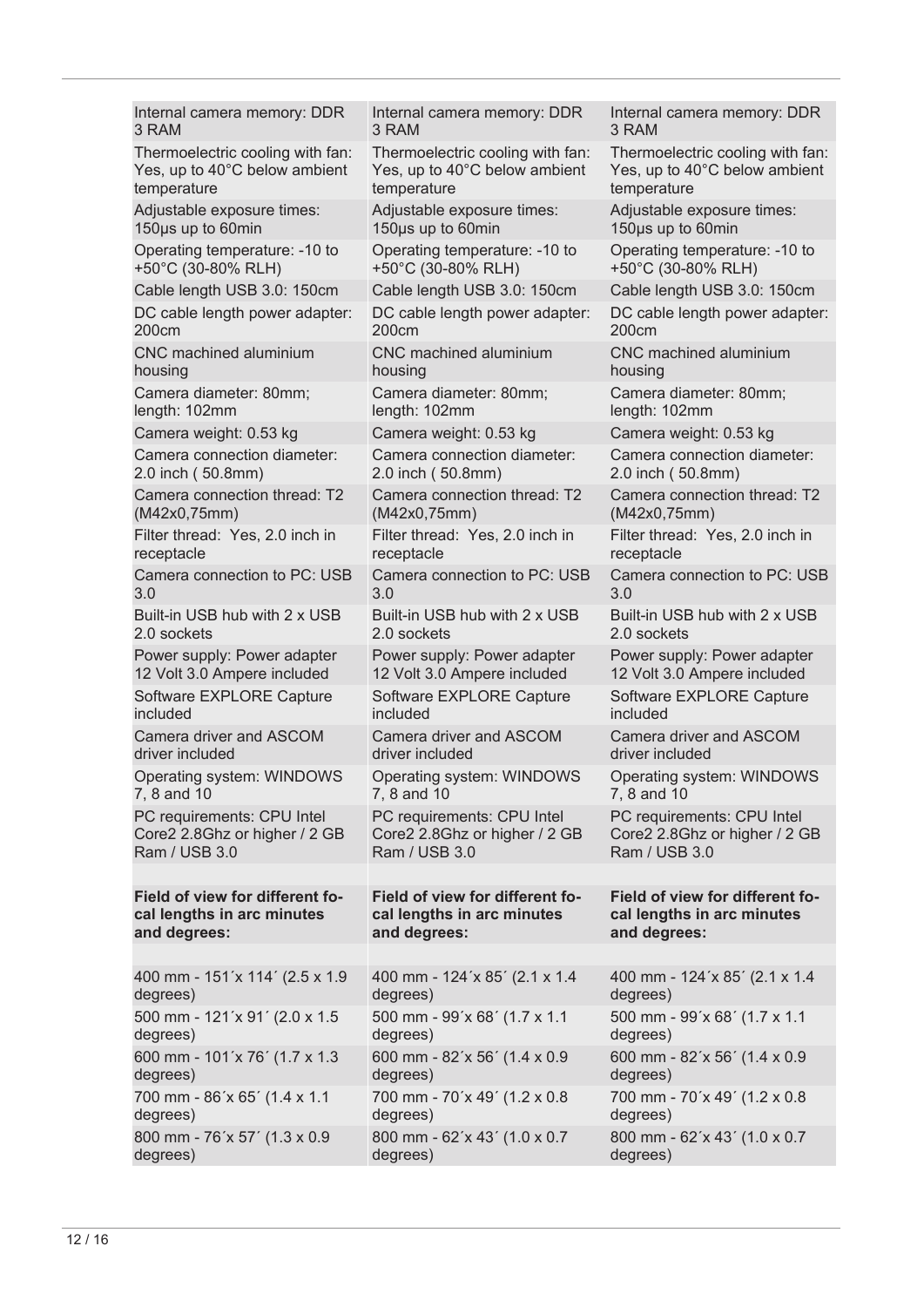| 900 mm - 67'x 51' (1.1 x 1.9)  | 900 mm - 55'x 38' (0.9 x 0.6  | 900 mm - 55'x 38' (0.9 x 0.6  |
|--------------------------------|-------------------------------|-------------------------------|
| degrees)                       | degrees)                      | degrees)                      |
| 1000 mm - 61'x 46' (1.0 x 0.8) | 1000 mm - 49'x 34' (0.8 x 0.6 | 1000 mm - 49'x 34' (0.8 x 0.6 |
| degrees)                       | degrees)                      | degrees)                      |
| 1250 mm - 48'x 37' (0.8 x 0.6) | 1250 mm - 40'x 27' (0.7 x 0.5 | 1250 mm - 40'x 27' (0.7 x 0.5 |
| degrees)                       | degrees)                      | degrees)                      |
| 1500 mm - 40'x 30' (0.7 x 0.5) | 1500 mm - 55'x 23' (0.6 x 0.4 | 1500 mm - 55'x 23' (0.6 x 0.4 |
| degrees)                       | degrees)                      | degrees)                      |
| 1750 mm - 35'x 26' (0.6 x 0.4  | 1750 mm - 28'x 19' (0.5 x 0.3 | 1750 mm - 28'x 19' (0.5 x 0.3 |
| degrees)                       | degrees)                      | degrees)                      |
| 2000 mm - 30'x 23' (0.5 x 0.4  | 2000 mm - 25'x 17' (0.4 x 0.3 | 2000 mm - 25'x 17' (0.4 x 0.3 |
| degrees)                       | degrees)                      | degrees)                      |
|                                |                               |                               |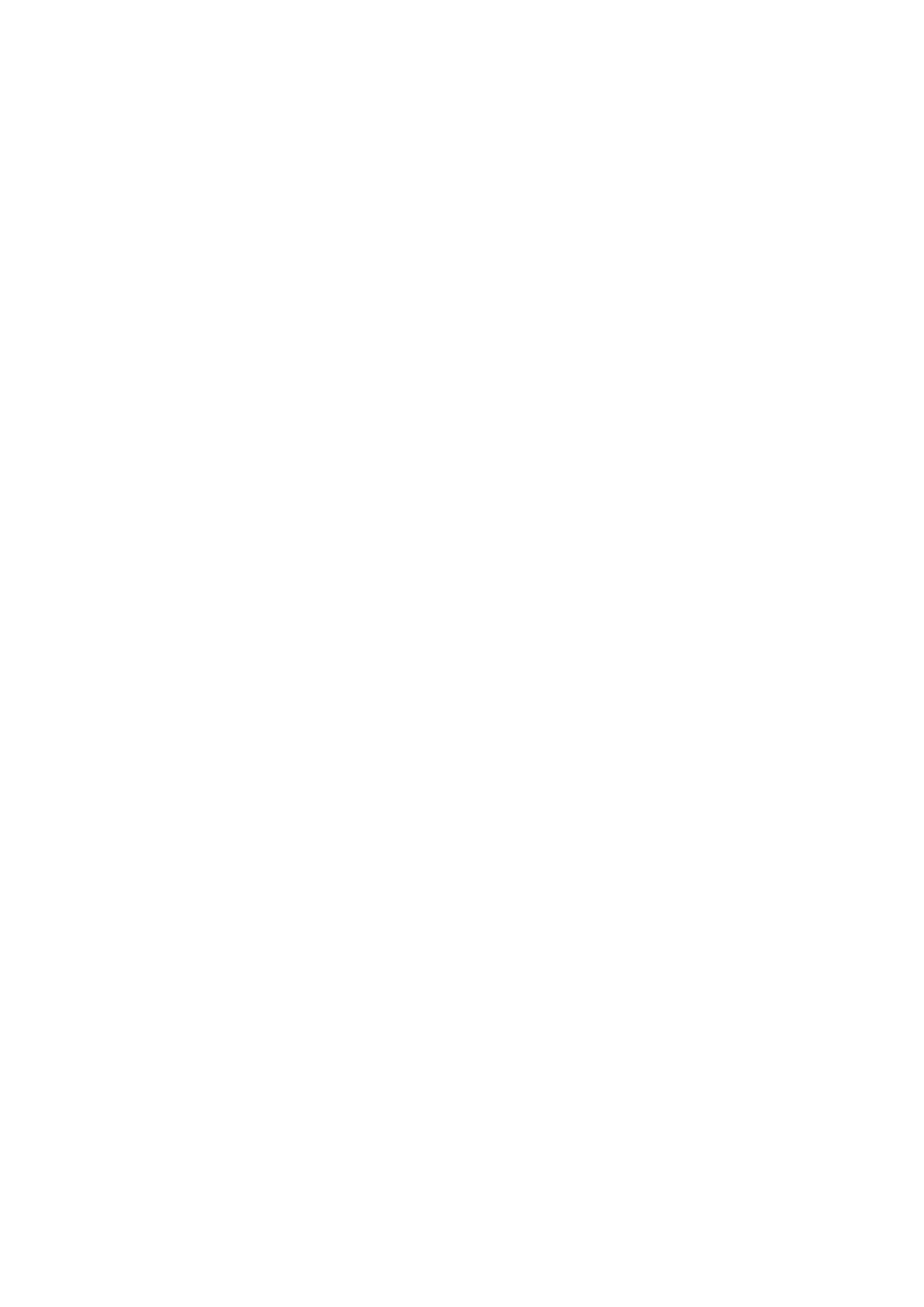### **Service**



Bei Fragen zum Produkt und eventuellen Reklamationen nehmen Sie bitte zunächst mit dem Service-Center Kontakt auf, vorzugsweise per E-Mail.

E-Mail: service@explorescientific.de<br>Telefon\*: +49 28 72 80 74 310 +49 28 72 80 74 310

BRESSER GmbH Kundenservice Explore Scientific Gutenbergstr. 2 46414 Rhede Deutschland

\*Lokale Rufnummer in Deutschland (Die Höhe der Gebühren je Telefonat ist abhängig vom Tarif Ihres Telefonanbieters); Anrufe aus dem Ausland sind mit höheren Kosten verbunden.



Please contact the service centre first for any questions regarding the product or claims, preferably by e-mail.

e-mail: service@bresseruk.com Telephone\*: +44 1342 837 098

BRESSER UK Ltd Customer Support Suite 3G, Eden House Enterprise Way Edenbridge, Kent TN8 6HF United Kingdom

\*Number charged at local rates in the UK (the amount you will be charged per phone call will depend on the tariff of your phone provider); calls from abroad will involve higher costs.



Si vous avez des questions concernant ce produit ou en cas de réclamations, veuillez prendre contact avec notre centre de services (de préférence via e-mail).

e-mail: sav@bresser.fr Téléphone\*\*: 00 800 6343 7000

BRESSER France SARL Service après-vente Pôle d'Activités de Nicopolis 314 Avenue des Chênes Verts 83170 Brignoles France

\*\*Prix d'un appel local depuis la France ou Belgique



Als u met betrekking tot het product vragen of eventuele klachten heeft kunt u contact opnemen met het service centrum (bij voorkeur per e-mail).

e-mail: info@bresserbenelux.nl Teléfono\*: +31 528 23 24 76

BRESSER Benelux Klantenservice Smirnoffstraat 8 7903 AX Hoogeveen Nederland

\*Het telefoonnummer wordt in het Nederland tegen lokaal tarief in rekening gebracht. Het bedrag dat u per gesprek in rekening gebracht zal worden, is afhankelijk van het tarief van uw telefoon provider; gesprekken vanuit h



Si desea formular alguna pregunta sobre el producto o alguna eventual reclamación, le rogamos que se ponga en contacto con el centro de servicio técnico (de preferencia por e-mail).

e-mail: servicio.iberia@bresser-iberia.es Teléfono\*: +34 91 67972 69

BRESSER Iberia SLU Servicio al Cliente c/Valdemorillo,1 Nave B P.I. Ventorro del cano 28925 Alcorcón Madrid España

\*Número local de España (el importe de cada llamada telefónica dependen de las tarifas de los distribuidores); Las llamadas des del extranjero están ligadas a costes suplementarios.